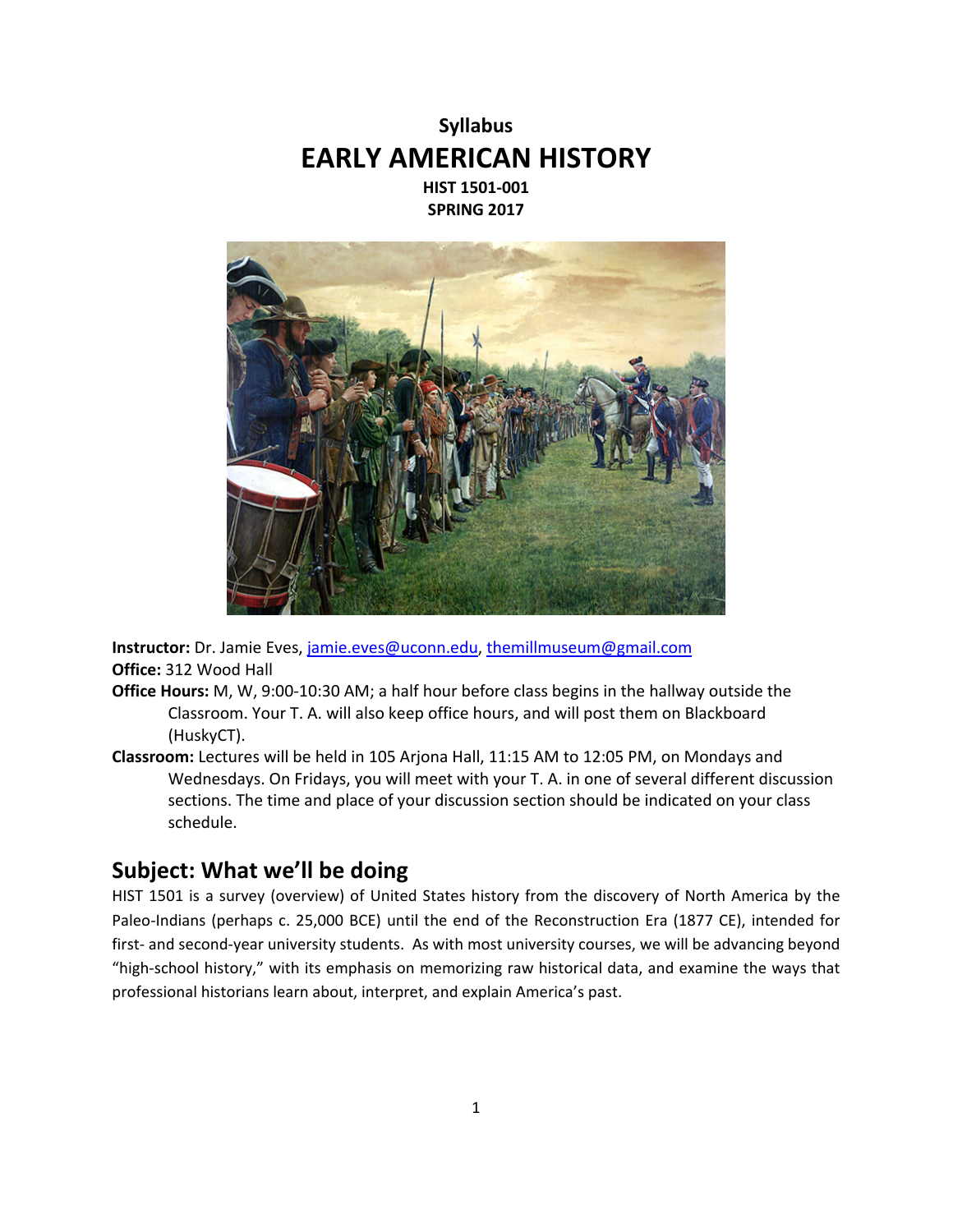# **Objectives: What you'll get out of this**

**1. A structure of early American history:** For those of you who did not learn it in high school (or for those of you who learned it, but subsequently forgot it), HIST 1501 will provide you with the basic structure of American History up to 1877.

**2. Theoretical tools to help you interpret early American history:** Data (facts) are pretty much useless unless you can interpret (analyze) them to figure out what they mean. HIST 1501 will expose you to ways that trained historians have interpreted early American history, and teach you the difference between a fact and an interpretation, and between an interpretation and an opinion. It will also challenge you to evaluate standard interpretations, and to develop new interpretations of your own. Most of what we will do in class is intended to meet this objective. So, let's give you your first lesson:

(a) *Fact:* George Washington (President of the United States, 1788-1796) declined to run

for a third four-year term as President.

(b) *Interpretation:* By declining to run for a third term as President, Washington set a precedent that, in effect, prevented the kind of presidents-for-life that have ruled as dictators in many other post-revolutionary countries. (c) *Opinion:* Washington was America's greatest President.



**3. Improved critical thinking skills:** HIST 1501 will help you improve your ability to think critically about complex subjects.

**4. Meet requirements:** HIST 1501 meets several important University and/or major requirements. It also meets the State of Connecticut requirement for a U. S. History survey course for public school teacher certification.

**5. Preparation for future study:** HIST 1501 will prepare you for the further study of early American history, whether as a student in advanced courses here at the University or on your own. **6. Learning to think and behave like a professional:** HIST 1501 will introduce you to the ways that professional historians practice their discipline. To this end, I will be requiring you to do certain things the way that professionals do them, such as (for example) typing (rather than handwriting) your take-home assignments.

# **Method: How all this happens**

To achieve these outcomes, we will use a variety of learning strategies, including analytical lectures, narrative lectures (storytelling), guided discussions, reading and reflecting on the interpretations of academic historians, examining primary sources, completing weekly assignments, writing in-class essay exams, and writing take-home papers. The reason for using multiple strategies is that not everyone learns things the same way. Some of you will respond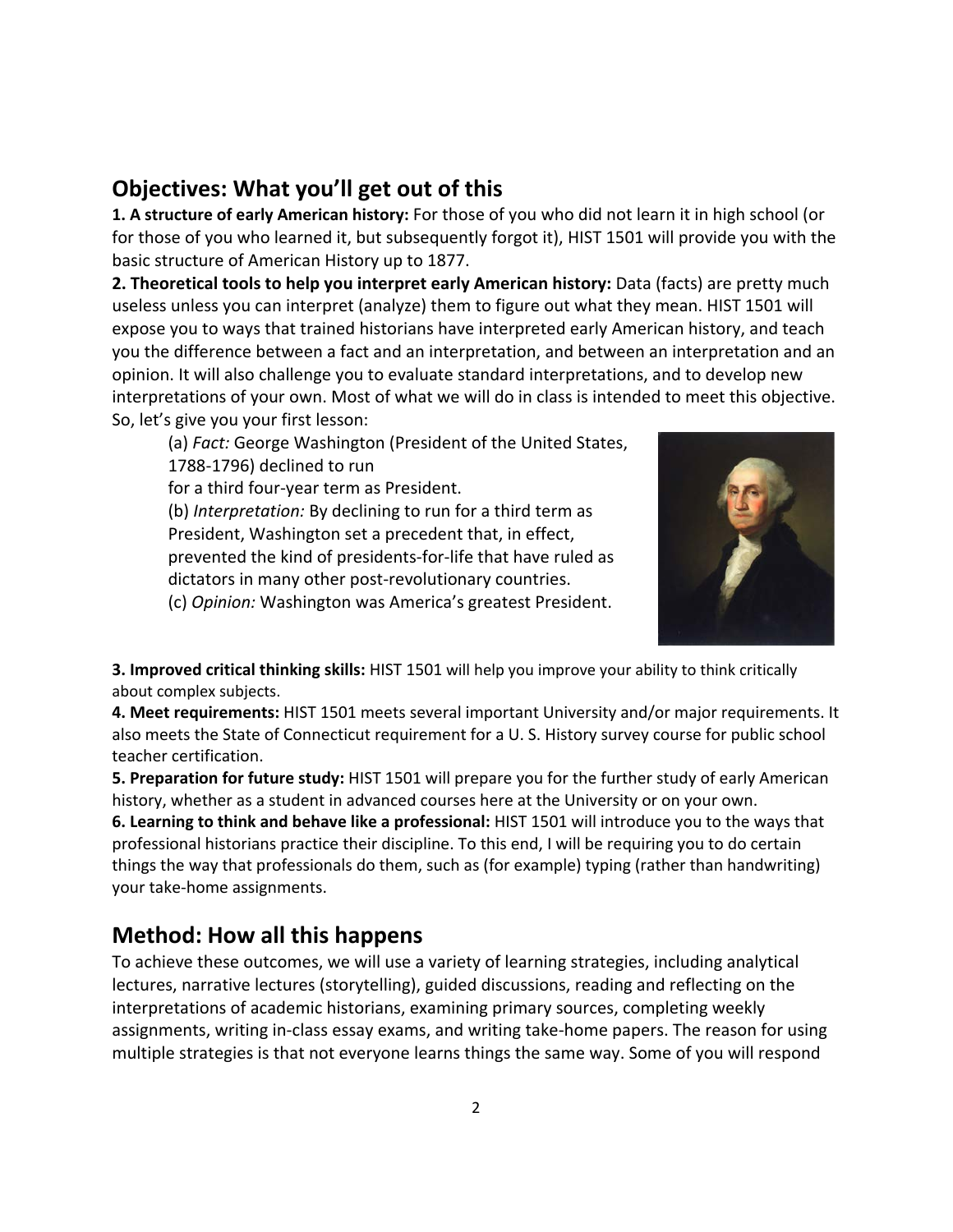best to discussions, others to lectures, and yet others to rolling up your sleeves and writing your own interpretations. Using a variety of methods gives all of you a chance to learn.

On Mondays and Wednesdays, the entire class will meet together. I will present broad overviews, using empirical data to argue for (or against) various historical interpretations. I have not assigned a narrative text to go along with these "lectures" (or stories, if you will), because narrative texts are very expensive and – truth to tell – most students don't bother to read them, anyway. But that means that if you miss class, you miss important material. Missing important material almost always has an impact on students' grades. (And by the



way, any student who asks me, "Did we do anything important in the class I missed?" will earn a withering stare, the reply "Everything we do in class is important," and a letter-grade deduction.)

On Fridays, you will meet in separate discussion groups with your T. A. (teaching assistant). These Friday discussions will be built around specific reading assignments that will be either posted on Blackboard (HuskyCT), or which you can look up using an online tool called JSTOR. (Your T. A. will teach you how to use JSTOR.) You will hand in a take-home assignment at each Friday discussion, designed to prepare you to participate in the class conversation. The T. A.'s are senior graduate students in the University's History Department, and consequently are trained historians. They know their stuff.

The T. A.'s will be the grading all assignments and exams.

By listening and taking notes in class, participating in class discussions, completing the reading assignments on time, handing in the writing assignments on the days they are due, and thinking critically about the material, you will be prepared to make active, informed, and thoughtful contributions – both verbally and in writing – skills that will serve you throughout your study at the University, and beyond.

### **Required readings: The tools we'll use to do this**

There are no textbooks for this course. Instead, the following readings are available on Blackboard (HuskyCT) or JSTOR.

1. *Mashantucket Pequot Museum and Research Center: History and Culture E-Book*, pp. 5-39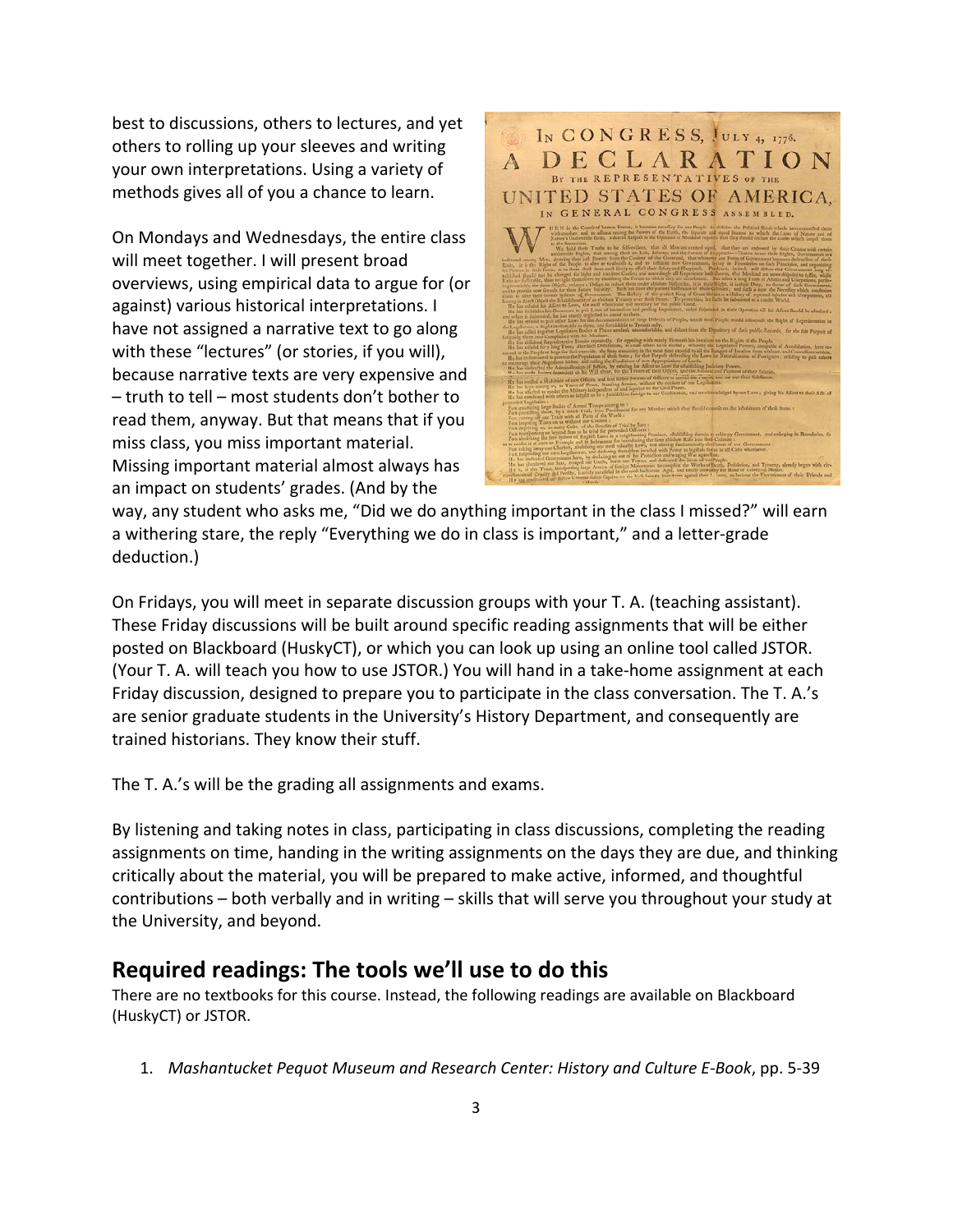- 2. "A History of Jamestown," including video "Merchants of Virginia," <http://www.historyisfun.org/jamestown-settlement/history-jamestown/>
- 3. Mayflower Compact
- 4. John Winthrop, "A Model of Christian Charity"
- 5. Anne Bradstreet, "Dialog Between Old England and New"
- 6. J. Hector St. John de Crevecoeur, *Letters from an American Farmer*, Letter III, "What Is an American?" [http://xroads.virginia.edu/~HYPER/CREV/letter03.html](http://xroads.virginia.edu/%7EHYPER/CREV/letter03.html)
- 7. Declaration of Independence
- 8. Articles of Confederation
- 9. Joel Perlmann, et al., "Literacy, Schooling, and Teaching Among New England Women, 1730- 1820" (1997) – JSTOR
- 10. James Fennimore Cooper, *The Pioneers* (excerpt)
- 11. Nathaniel Hawthorne, *The House of the Seven Gables* (excerpt)
- 12. Lydia Maria Child, "Home and Politics"
- 13. Jamie H. Eves, *A Valley White with Mist: Settlers, Nature, and Culture in a North Woods River Valley, 1800-70* (2005) (excerpt)
- 14. Declaration of Sentiments
- 15. Tables: Industrialization in the Antebellum North
- 16. Harriet Hanson Robinson, *Loom and Spindle*  (excerpts)
- 17. Harriet Jacobs, *Incidents in the Life of a Slave Girl* (excerpts)
- 18. Abraham Lincoln, "Gettysburg Address"
- 19. Abraham Lincoln, "Second Inaugural Address"

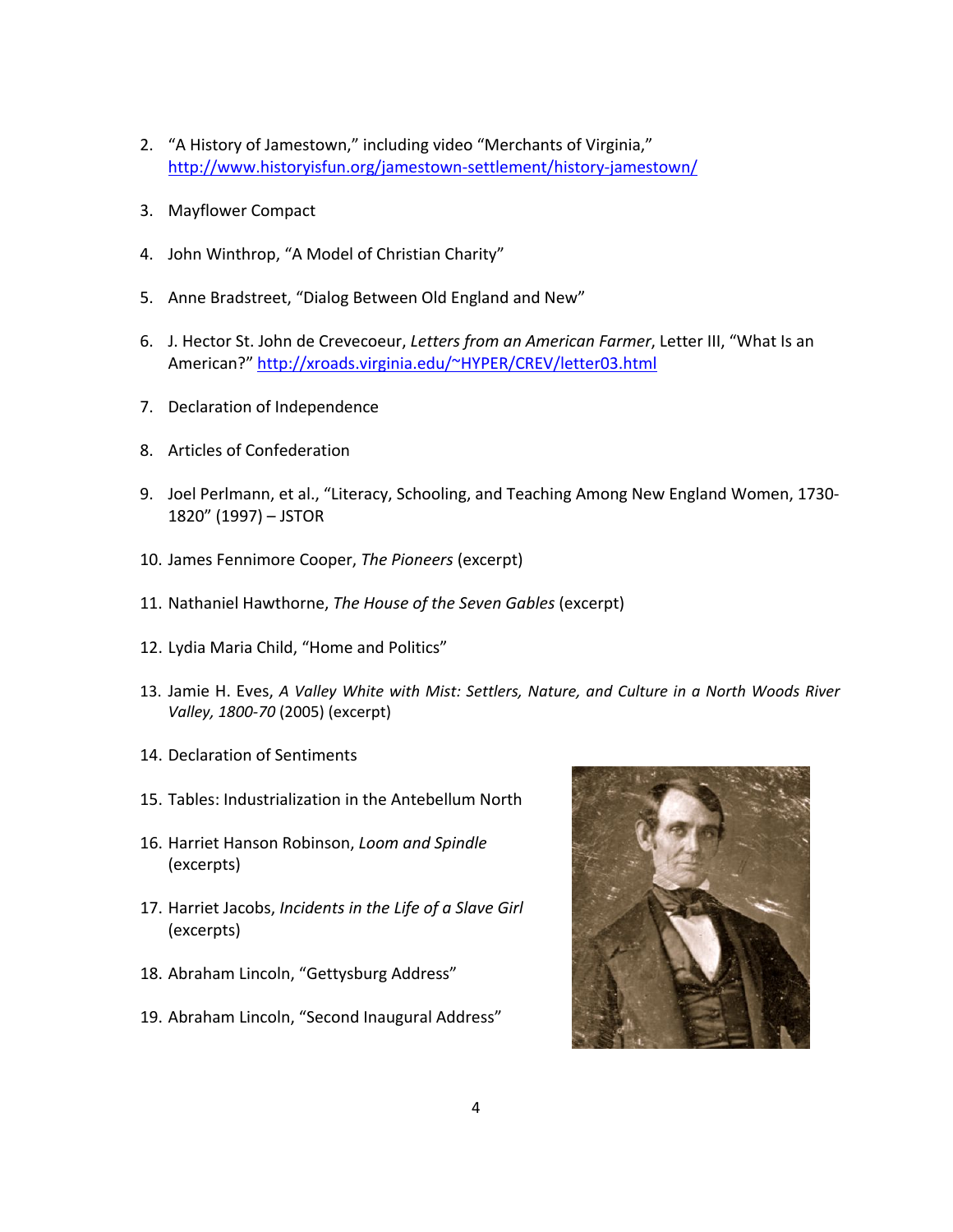# **Practice and assessment: Helping you test yourself and improve**

## *Class participation (10%)*

You will actively participate in class discussions. Participation is worth 10% of your grade, and will be based on both the quantity and quality of your verbal comments. The responsibility for participating is yours, and you are advised to enter into the discussion as often as you can. You may always discuss any special problems with me or your T. A. during office hours.

### *Worksheets (30%)*

You will complete ten worksheets based on reading assignments, each worth 3% of your grade. The worksheets will be posted on Blackboard (HuskyCT) as Word documents: please download each worksheet, type your answers directly onto it (along with your name), print them off, and hand it in to your TA on the date due – please do not handwrite your answers.

### *Take-home Essay (10%)*

You will write one take-home essay. The purpose of the essay is to examine an historical interpretation covered in class. Your essay will be worth 10% of your semester grade. It should be typed, double spaced, and approximately five pages long, using standard one-inch margins and an eleven-point Times New Roman font, which is the default setting for Microsoft Word. (You should realize that it is more difficult to write a good five-page essay than a good ten-page essay, and thus you are advised to write more than one draft.) Late essays will be penalized one-half letter grade for each class day they are late. (Exceptions may be made if you can present empirical evidence of a genuine emergency. The acceptance of any and all such excuses is solely up to your T. A. or me. Papers delivered by any means other than handing them to your T. A. during class are at your risk. Balky, unreliable word processors and printers are your problem, not ours. For learning purposes, I ask that you base your papers solely on class materials – please do not use any outside sources unless your T. A. has given you permission to do so. For your paper, a big part of your task is to demonstrate that you have actually mastered all of the relevant class material. For every quote, idea, example, or fact from the readings that you use, you must provide proper citation for where that quote, idea, example, or fact can be found. Further instructions will be given in class.

Take-home essay topic: Do you think that the American Revolution fits the model of revolutions presented in class? Defend your position with material covered in class.

## *Examinations (50%)*

You will take two exams, a midterm exam (worth 20% of your semester grade) and a two-hour final exam (worth 30% of your semester grade). I will post study guides in advance on Blackboard (HuskyCT). You will be allowed to bring one  $8 \frac{1}{2} \times 11$ " sheet of paper with notes to each exam, which you will hand in with the exam.

## *Extra Credit*

There will not be any extra credit assignments in this course.

# **Instructor: Who am I?**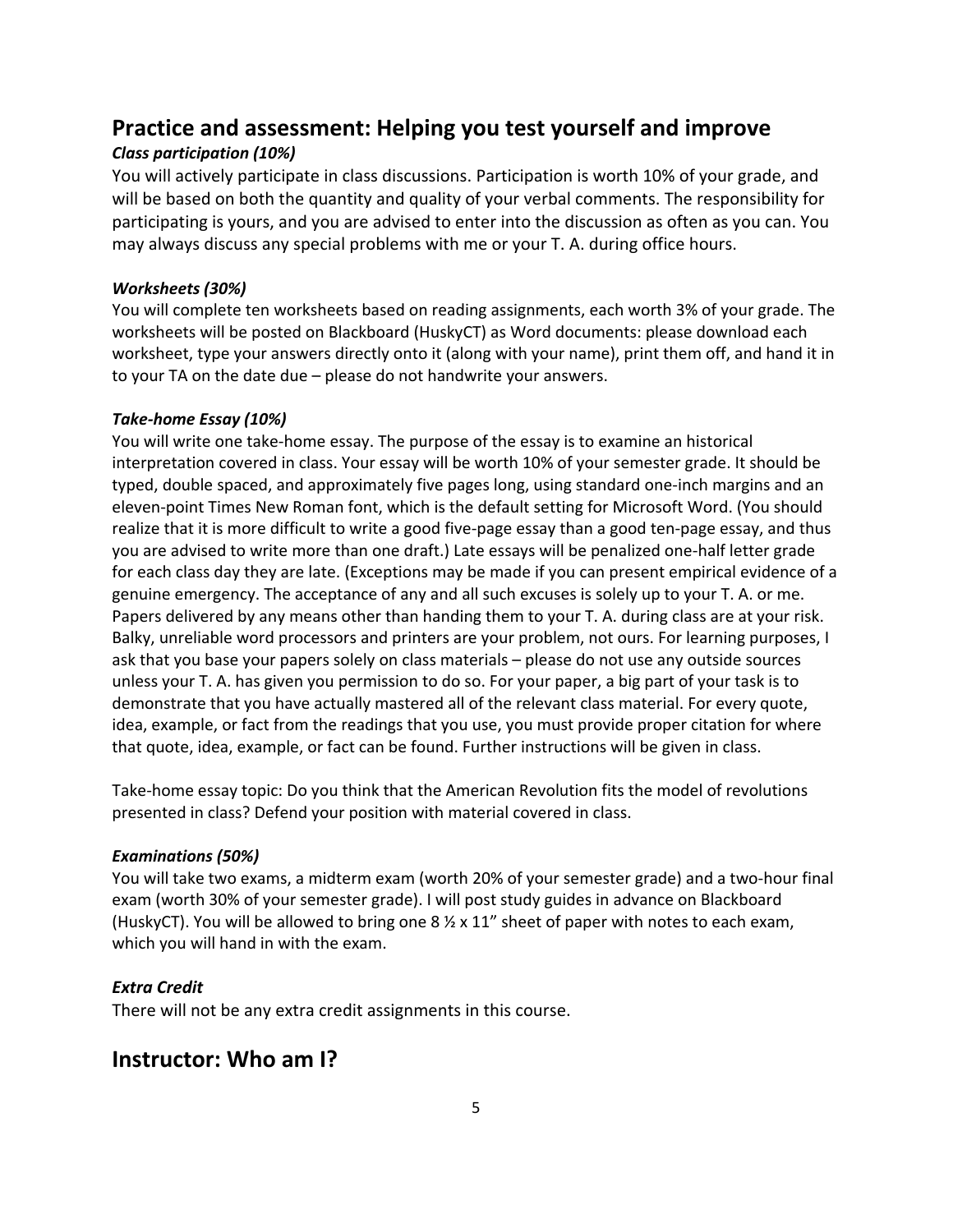My name is Jamie Eves, and I have been teaching history for more than thirty years. I have a Ph.D. in American History from the University of Connecticut, as well as an M. A. in American History from the University of Maine. My research specialties are eighteenth- and nineteenthcentury American environmental history, the rise and fall of the American textile industry, the history of New England, frontier and migration history, and public history – although over the years I have taught more than a dozen



Figure 2:Relative size comparisons of grizzly, brown, and giant short-faced bears. Illustration by Ruth Ann Border, 1988.

different history subjects. My doctoral dissertation was a study of the interrelationship of nature and culture in the Piscataquis River Valley in northern Maine, 1760-1870; my M.A. thesis traced a migration of farm families from Cape Cod in Massachusetts to the lower Penobscot River Valley in Maine, 1760-1820. I am also the Director of the Windham Textile and History Museum (the Mill Museum) in Willimantic, CT, and an official town historian of Windham, CT. Most of my published articles have been about Maine and Connecticut history – some have appeared in professional history journals, while others have been in publications aimed more at popular audiences. I was drawn to history by a love of the narrative form, and I try to emphasize good storytelling in all my classes. I believe that history belongs to the people, and that everybody has a right to know their history – that history has to accessible, readable, local, and affordable. I am particularly annoyed at "fake history" or "junk history" – history that is inaccurate, oversimplified, and/or bent towards some political, religious, or philosophical agenda. I am a husband, father, and grandfather. I am on Facebook, and post a lot of local history content on the Museum's FB page

[\(https://www.facebook.com/WindhamTextileandHistoryMuseum/?ref=bookmarks\)](https://www.facebook.com/WindhamTextileandHistoryMuseum/?ref=bookmarks) ; you are more than welcome to "like" the page. Like most academic and public historians, much of what I do is easily available to the public at little or no cost. If you want to see some of the history I have written, check out the web site of the Windham Textile & History Museum [\(www.millmuseum.org\)](http://www.millmuseum.org/) – most of the history content posted there is mine. My doctoral dissertation is shelved in Babbidge Library, in the sub-basement, where I suspect it is daily nibbled by giant mutant rats. I have published articles in *Technology and Culture*, *Connecticut History*, and *Maine History*, and book reviews in a variety of journals. I'm also pretty sure that you can read all about me on ratemyprofessor.com.

## **Schedule: What you need to do for each class**

UNIT I: COLONIAL AMERICA

01/18 Introduction to the Course.

01/20 Discussion: Introduction to Class Discussions.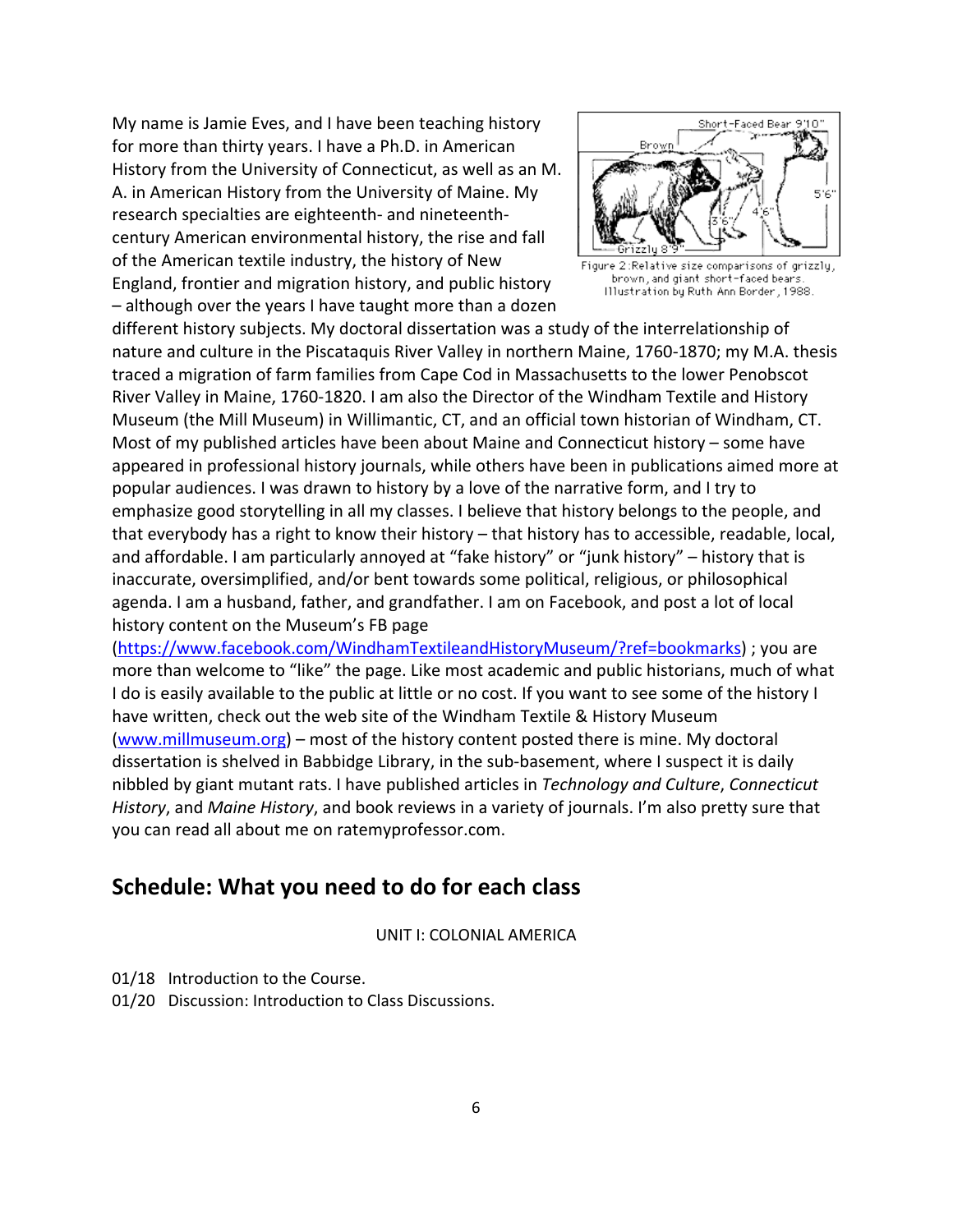

- 01/23 Lecture: On the Back of a Turtle: The Neolithic Revolution in North America.
- 01/25 Lecture: The Columbian Exchange and the Spanish Century.
- 01/27 Discussion: **Read:** *Mashantucket Pequot Museum and Research Center: History and Culture E-Book***, pp. 5-39.** *Complete and hand-in worksheet #1.*
- 01/30 Lecture: The Fall of Tsenacommacah and the Founding of Colonial Virginia.
- 02/01 Lecture: The Fall of Tsenacommacah and the Founding of Colonial Virginia.
- 02/03 Discussion: **Read: "A History of Jamestown" and watch video "Merchants of Virginia."** *Complete and hand in worksheet #2.*
- 02/06 Lecture: The Great Migration and the Founding of Colonial New England.
- 02/08 Lecture: The Puritan Hegemony.
- 02/10 Discussion: **Read Mayflower Compact, "A Model of Christian Charity," and "Dialog Between Old England and New."** *Complete and hand in worksheet #3.*
- 02/13 Lecture: The Six Cultural Hearths of Colonial British North America.
- 02/15 Lecture: From Colony to Province.
- 02/17 Discussion: **Read Crevecoeur, "What Is an American?"** *Complete and hand in worksheet #4.*

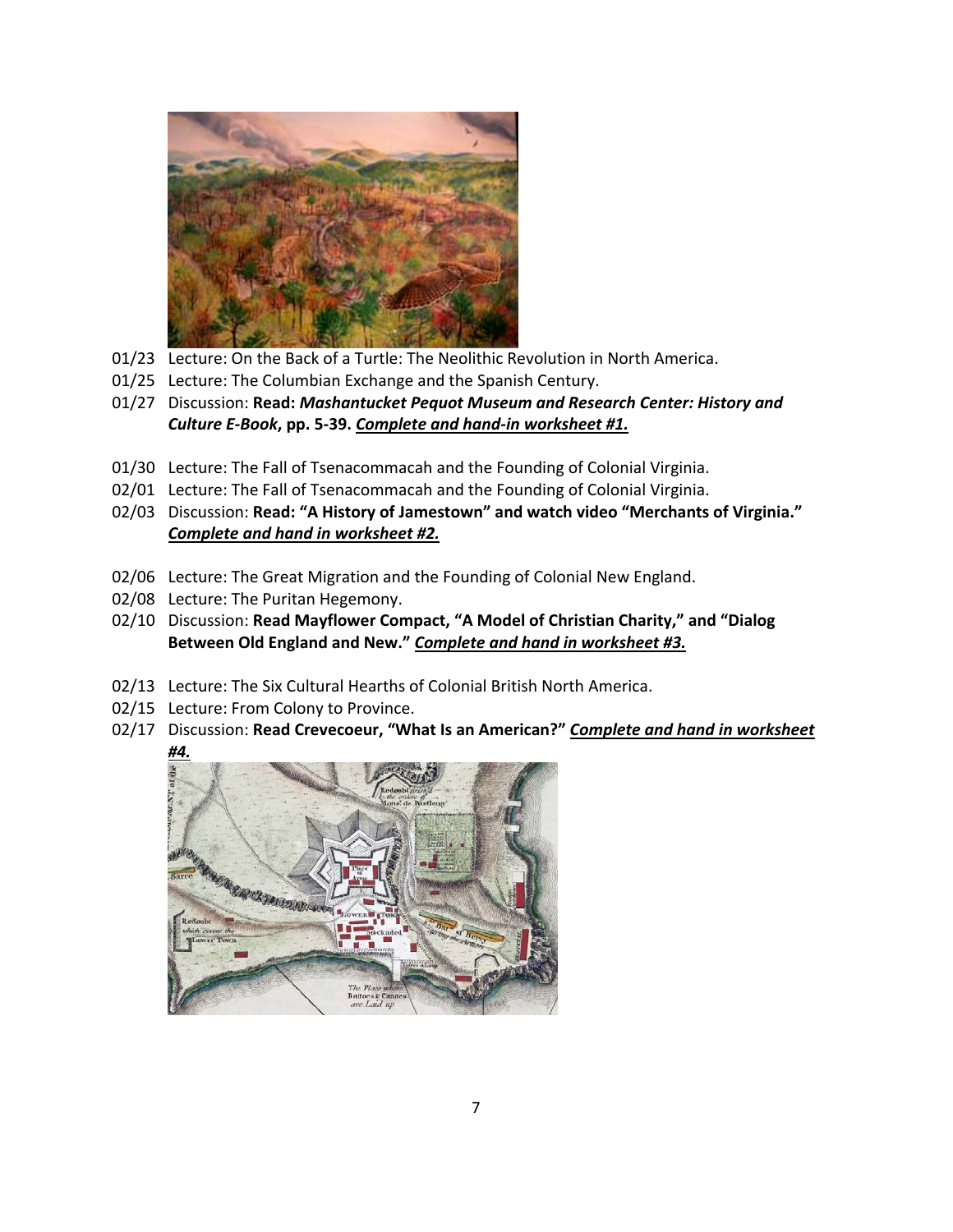#### UNIT II: THE AMERICAN REVOLUTION

- 02/20 Lecture: William Phipps, George Washington, Benjamin Franklin, Israel Putnam, and the Crucible of War.
- 02/22 Lecture: Towards a Theory of Revolutions.
- 02/24 *Midterm Exam***.**
- 02/27 Lecture: The American Revolution: The Reform Stage.
- 03/01 Lecture: The American Revolution: The Reform Stage.
- 03/03 Discussion: **Read: Declaration of Independence.** *Complete and hand in worksheet #5.*
- 03/06 Lecture: The American Revolution: The Radical Stage.
- 03/08 Lecture: The American Revolution: The Radical Stage.
- 03/10 Discussion: **Read: Articles of Confederation.** *Complete and hand in worksheet #6.*



#### SPRING BREAK

- 03/20 Lecture: The American Revolution: The Reactionary Stage.
- 03/22 Lecture: The American Revolution: The Reactionary Stage.
- 03/24 Discussion: **Read: Joel Perlmann, et al., "Literacy, Schooling, and Teaching Among New England Women, 1730-1820."** *Complete and hand in worksheet #7.*
- 03/25 Emergency Cancelation Make-Up Day.

#### UNIT III: THE EARLY REPUBLIC

- 03/27 Lecture: Jefferson, Hamilton, and the Early Republic.
- 03/29 Lecture: The War of 1812 and the American Renaissance.
- 03/31 Discussion: **Read: Excerpt from** *The Pioneers***, excerpt from** *The House of the Seven Gables***, and "Home and Politics."** *Take-home essay due.*
- 04/03 Lecture: The Story of Nancy and Tom: Westward Expansion.
- 04/05 Topic: The Age of Jackson.
- 04/07 Discussion: **Read: Jamie H. Eves,** *A Valley White with Mist: Settlers, Nature, and Culture in a North Woods River Valley, 1800-70* **(excerpt).** *Complete and hand in worksheet #8.*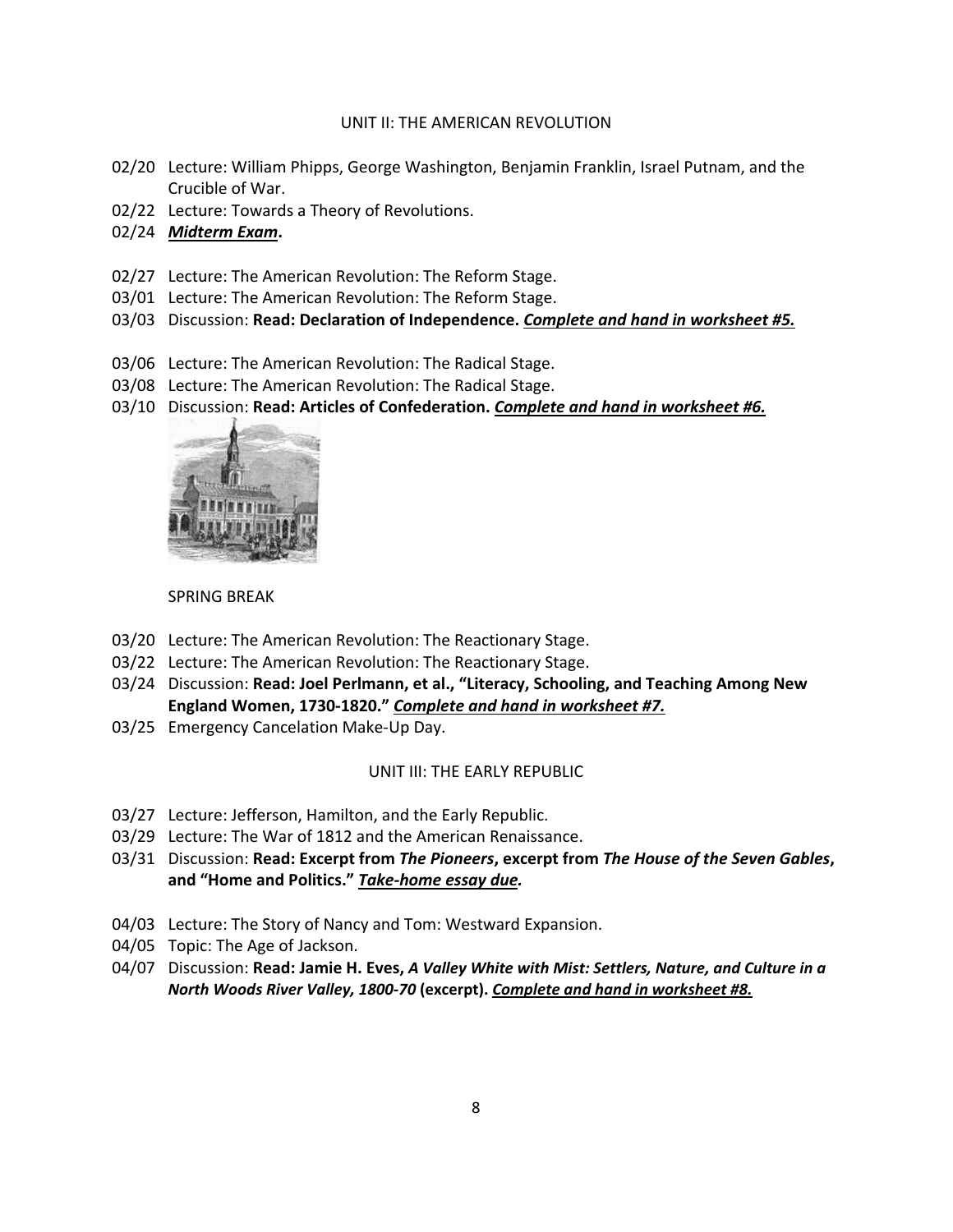

- 04/10 Lecture: A Gneiss Prospect: The Industrial and Market Revolutions.
- 04/12 Lecture: A Gneiss Prospect: The Industrial and Market Revolutions.
- 04/14 Discussion: **Read: Industrialization tables, excerpts from** *Loom and Spindle,* **and the Declaration of Sentiments.** *Complete and hand in worksheet #9.*

#### UNIT IV: THE CIVIL WAR

- 04/17 Lecture: Roll, Jordan, Roll: Slavery in the Old South.
- 04/19 Lecture: The Crisis of Union.
- 04/21 Discussion. **Read: Excerpts from** *Incidents in the Life of a Slave Girl***.** *Complete and hand in worksheet #10.*



- 04/24 Lecture: The Crisis of Union.
- 04/26 Lecture: And the War Came.
- 04/28 Discussion: **Read: "Gettysburg Address" and "Second Inaugural Address."**

#### *Final exam during finals week.*

## **Other important things to remember**

#### *Academic Misconduct*

As always, cheating – including plagiarism – is completely unacceptable and will not be tolerated. Plagiarism includes quoting someone else without quotation marks and/or without proper citation; using someone else's ideas without proper attribution; and "close" paraphrasing. It also includes copying all or part of another student's paper, allowing another student to copy your paper, or turning